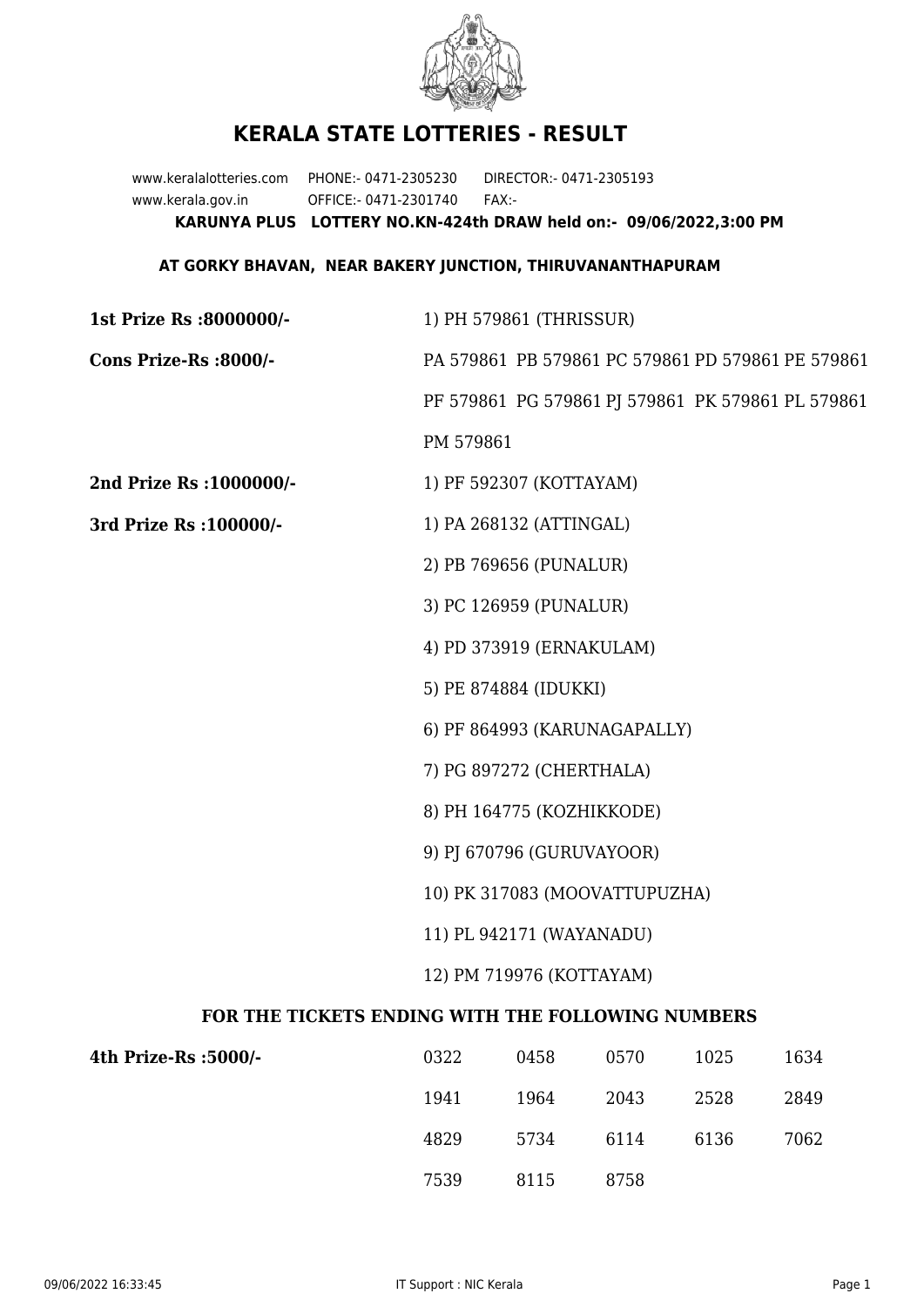| 5th Prize-Rs : 1000/- | 0850 | 0904 | 0979 | 1249 | 1301 |
|-----------------------|------|------|------|------|------|
|                       | 2202 | 2204 | 2266 | 2392 | 2841 |
|                       | 2927 | 3216 | 4564 | 5132 | 5666 |
|                       | 5821 | 6011 | 6309 | 6329 | 6860 |
|                       | 6945 | 7166 | 7219 | 7363 | 7394 |
|                       | 7401 | 7418 | 7461 | 8427 | 8458 |
|                       | 8630 | 9286 | 9745 | 9944 |      |
| 6th Prize-Rs :500/-   | 0315 | 0384 | 0662 | 0837 | 1107 |
|                       | 1134 | 1190 | 1250 | 1322 | 1372 |
|                       | 1574 | 1636 | 1937 | 2074 | 2096 |
|                       | 2503 | 2542 | 2615 | 2620 | 2638 |
|                       | 2726 | 2807 | 3059 | 3150 | 3172 |
|                       | 3181 | 3369 | 3446 | 3686 | 3817 |
|                       | 3931 | 3946 | 3975 | 4073 | 4225 |
|                       | 4403 | 4447 | 4563 | 4798 | 4849 |
|                       | 4893 | 4940 | 4949 | 5171 | 5209 |
|                       | 5303 | 5309 | 5355 | 5449 | 5573 |
|                       | 5715 | 5716 | 5764 | 5847 | 6085 |
|                       | 6132 | 6244 | 6266 | 6272 | 6526 |
|                       | 6574 | 7353 | 7476 | 7477 | 7532 |
|                       | 7623 | 7924 | 8513 | 8744 | 8816 |
|                       | 8822 | 9027 | 9048 | 9107 | 9391 |
|                       | 9619 | 9785 | 9869 | 9945 | 9996 |
| 7th Prize-Rs : 100/-  | 0086 | 0339 | 0429 | 0568 | 0596 |
|                       | 0833 | 0984 | 1010 | 1099 | 1137 |
|                       | 1356 | 1505 | 1532 | 1573 | 1635 |
|                       | 1643 | 1659 | 1710 | 1769 | 1863 |
|                       | 1864 | 1879 | 2024 | 2047 | 2073 |
|                       | 2168 | 2300 | 2398 | 2937 | 2974 |